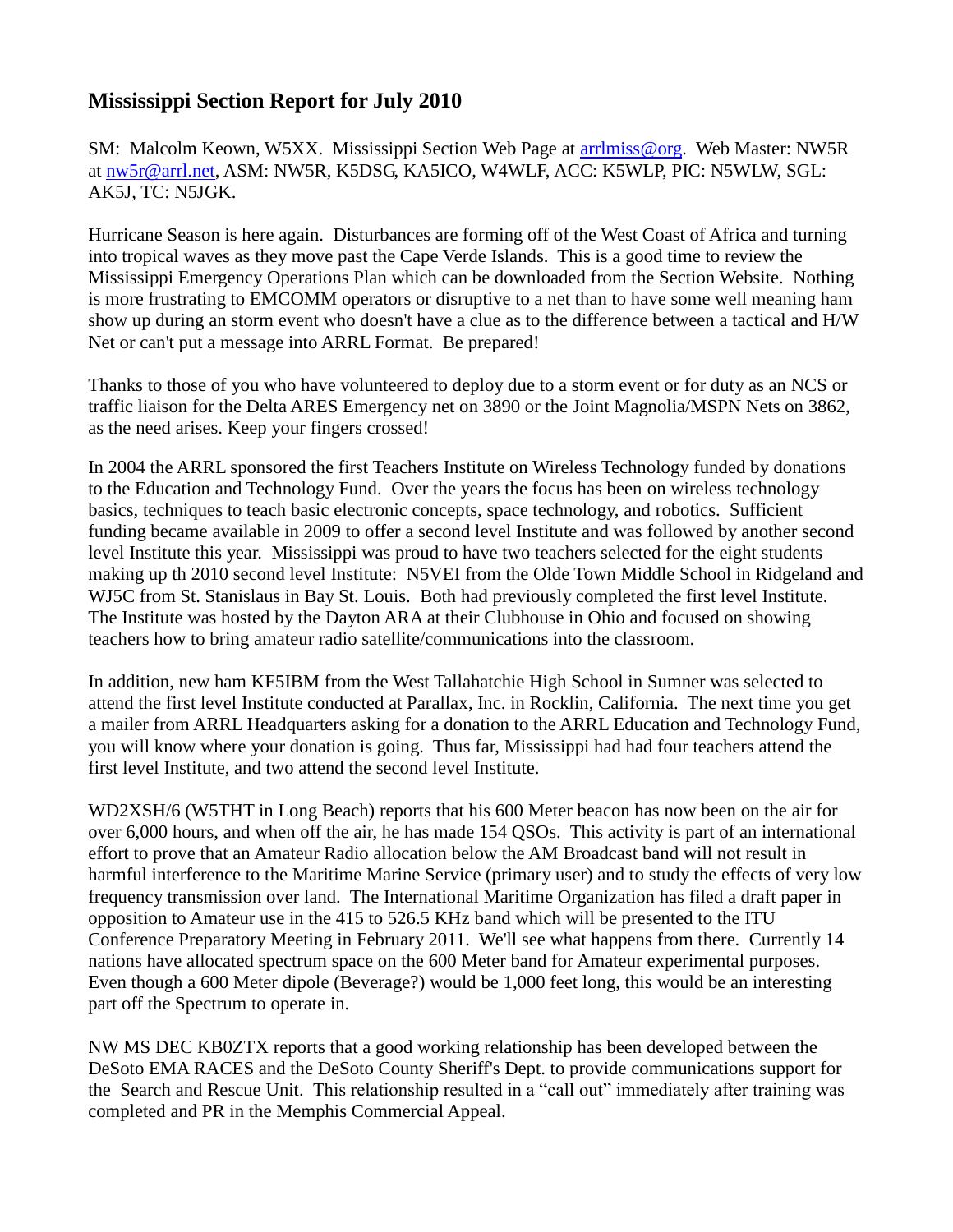Be sure to check out page 89 of the August CQ. DX Column Editor N4AA describes what new DXer W5DAW in Saucier has be able work in the past two years with 100 watts and a vertical. Who needs sunspots?

Welcome to the following new hams in Mississippi in July: KF5HTP, James – Kosciusko; KF5HTQ, Brian – West; KF5HTR, Rob – Kosciusko; KF5HTS, Trevor – Mississippi State; KF5HTX, Jeremy – Brookhaven; KF5HWG, Billy – Pearl; KF5HWN, Jessie – Mendenhall; KF5HWT, Chris – Biloxi; KF5HXF, Chip – Batesville; KF5HXO, Gregory – Brookhaven; KF5HZG, Glen – Florence; KF5HZL, Albert – Columbus; KF5HZM, Leah – Columbus; KF5HZN, Zach – Pontotoc; KF5HZO, Robert – Iuka; KF5HZP, Thomas – Mooreville; KF5IAW, Melinda – Tillatoba; KF5IAX, Danny – Grenada; KF5IAY, George – Greenwood; KF5IBK, Tammi – Picayune; and KF5IBM, Heather – Marks. If one of these new hams lives in your area make sure they get an invitation to the next club meeting and find out if they are having problems getting on the air. Seems like we are loosing too many new hams. After they get their license, they disappear.

Also welcome to the following new ARRL Members: KD5ALE – Hernando; KD5ALJ – Mendenhall; KF5CMB – Biloxi; KF5CXM – Saucier; KE5DIU – Petal; KB5DTX – Bassfield; KF5EYI – Saucier; WA4FTX – Southaven; KF5GVR – Batesville; KF5GWD – Oxford; KF5HGO – Laurel; KF5HNP – Iuka; KF5HXE – Pope; KB5JSG – Picayune; WB5LEO – Corinth; N5RME – Soso; K5SMD – Oxford; KE5UGA – New Albany; KB5VML – Iuka; N5WFX – Natchez; and KE5YYF – Natchez. Mississippi ARRL Membership now stands at 1,066. In July Mississippi had the highest percent increase in membership of all 71 ARRL Sections. Good Show!

Congratulations to the following on their upgrades: KF5ETN – Enterprise; KF5FNC – Florence; WA4FTX, Columbus; KF5GIO – Pontotoc; KD5IDT – Vancleave; KE5MLL – Richland; KD5PIQ – Mantachie; and N4YQP – Columbus.

Also congratulations to Grenada County EC AD5IT who completed FEMA Courses IS-100a, IS-100.FW, IS-200.a, IS-701.a and IS-704. These are free courses and good for anyone who wants to expand their knowledge base or prepare for taking ARRL EC-016. See http://training.fema.gov/IS/crslist.asp.

DEC/EC Monthly Reports: WB5CON (NE MS/Alcorn), AE5FE (Lauderdale/Clarke), WX5N (Prentiss/Tishomingo), KE5WJN (Pearl River), KE5WUN (Panola), and KB0ZTX (NE MS/Marshall).

Club Newsletter/Reports: Hattiesburg ARC (AC5E), Lowndes County ARC (AD5DO), Meridian ARC (W5MAV), Northeast Mississippi ARA (KB5NMB), Pearl River ARC (N5WLW), and the Vicksburg ARC (W5WAF).

HF Net reports - sessions/QNI/QTC (Net Manager)

Magnolia Section Net 31/925/14 (K5DSG)

MS Baptist Hams Net 4/14/0 (WF5F)

MS Digital Traffic Net 15/59/29 (K5DMC)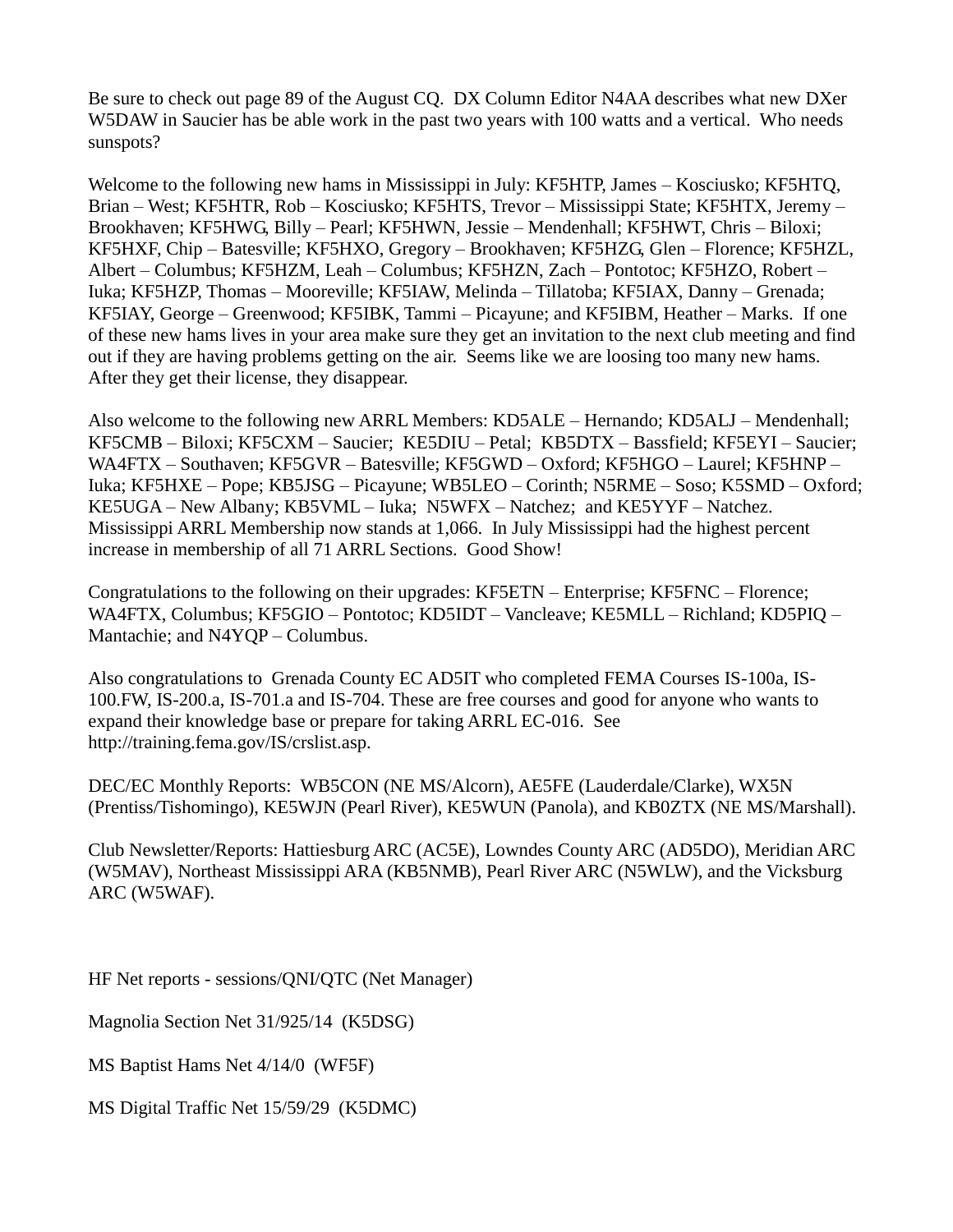MSPN 31/2657/52 (K5NRK)

MS Slow Net 21/32/0 (W3TWD)

MTN/OZK 31/141/17 (K4VIZ)

VHF Net Reports - sessions/QNI/QTC (Net Manager)

Alcorn ARES 2/19/0 (WB5CON)

Booneville and Prentiss County 4/49/1 (WX5N)

Capital Area Em Net 4/82/0 (K5XU)

Hattiesburg AEN 4/80/0 (K5MIQ)

Itawamba County ARES 5/73/3 (KB5NMB)

Jackson ARC Em Net 4/31/1 (N5DU)

Jackson Co ARES Net 13/138/7 (K4GSG)

Lowndes County ARC 4/34/0 (AD5DO)

Magnolia DX Assn 4/70/0 (AE5JG)

MCARA X/XX/X (K5KMU)

Meridian Area EN 4/46/0 (AE5FE)

Metro Jackson ARES Net 4/51/2 (KE5PTL)

Miss/Lou Em Net 4/15/1 (K5NRK)

NE MS Skywarn 4/49/0 (W5LMW); June report 4/49/0

Panola County ARES 4/51/0 (KE5WUN)

Pearl River ARES 2/5/0 (KE5WJN)

Rankin County ARES X/XX/X (K5FV)

South MS YL Net 5/72/0 (KB5CSQ)

SCMSG Info Net 4/42/0 (AE5JG) (Southern Coast Medical Support Group)

Southern MS Friendship Net 22/203/0 (WB5OHN)